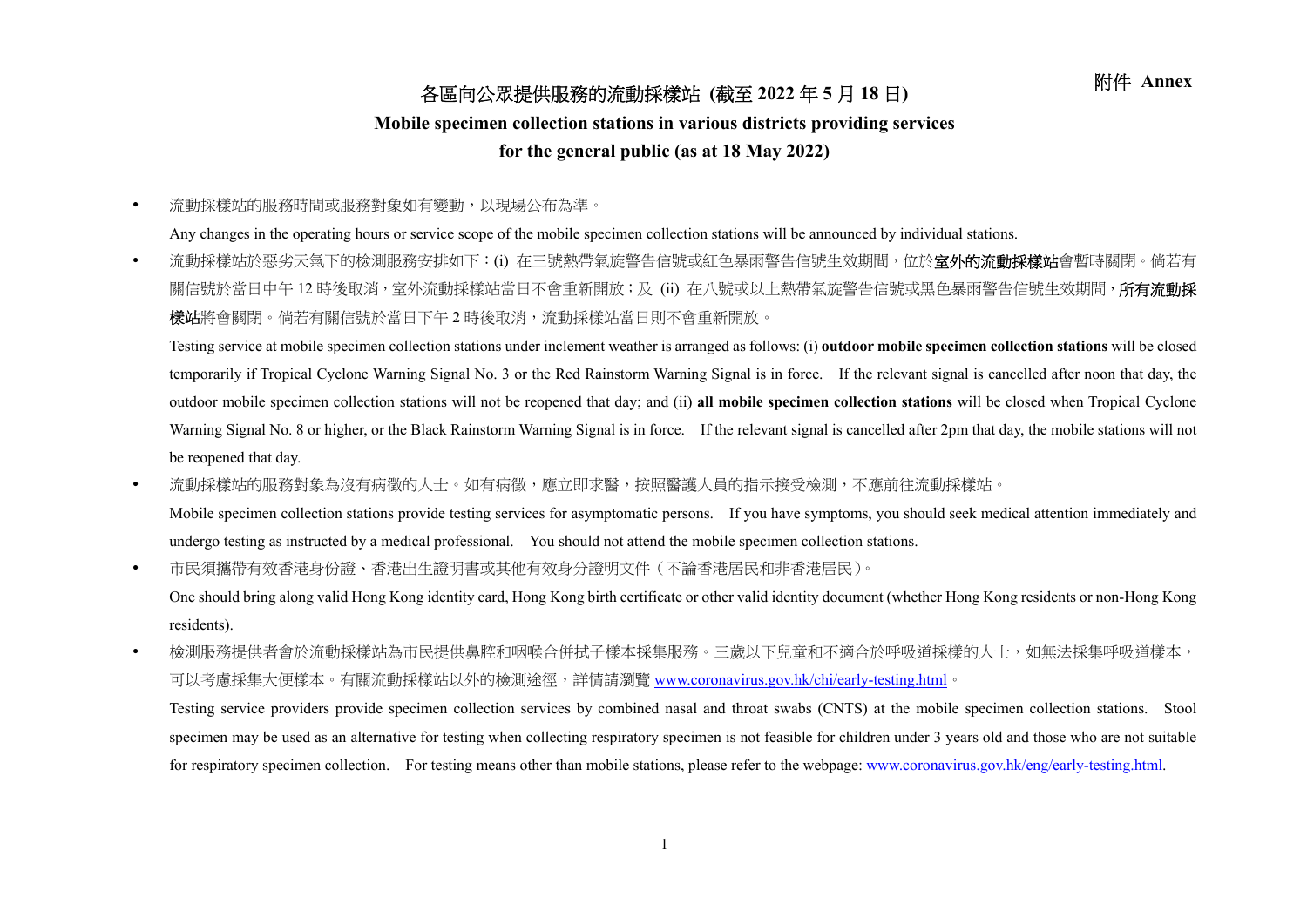| 地區                          | 流動採樣站                                                                                                                                                                                                  | 開放日期                                        | 服務時間                | 服務對象                                                                                                                                        |  |  |
|-----------------------------|--------------------------------------------------------------------------------------------------------------------------------------------------------------------------------------------------------|---------------------------------------------|---------------------|---------------------------------------------------------------------------------------------------------------------------------------------|--|--|
| <b>District</b>             | Mobile specimen collection station                                                                                                                                                                     | <b>Opening dates</b>                        | <b>Operating</b>    | <b>Service scope</b>                                                                                                                        |  |  |
|                             |                                                                                                                                                                                                        |                                             | hours               |                                                                                                                                             |  |  |
| 港島 Hong Kong Island         |                                                                                                                                                                                                        |                                             |                     |                                                                                                                                             |  |  |
| 中西區<br>Central &<br>Western | 中環愛丁堡廣場<br>Edinburgh Place, Central<br>堅彌地城遊樂場<br>(科士街與士美菲路交界)<br>Kennedy Town Playground<br>(Junction of Forbes Street and Smithfield)                                                                | 每日 (直至另行通知)<br>Daily (until further notice) | 8am-8pm<br>10am-8pm | 須接受強制檢測的當區居民及工作人員以及<br>「願檢盡檢」人士<br>Local residents and workers subject to<br>compulsory testing and persons undergoing<br>voluntary testing |  |  |
| 灣仔<br>Wan Chai              | 修頓遊樂場 (入口位於莊士敦道)<br>Southorn Playground (Entrance at<br>Johnston Road)<br>維多利亞公園音樂亭<br>(近港鐵銅鑼灣站及告士打道出口)<br>Bandstand, Victoria Park<br>(near Causeway Bay MTR station and<br>exits to Gloucester Road) | 每日 (直至另行通知)<br>Daily (until further notice) | 10am-8pm            | 須接受強制檢測的當區居民及工作人員以及<br>「願檢盡檢」人士<br>Local residents and workers subject to<br>compulsory testing and persons undergoing<br>voluntary testing |  |  |
| 東區<br>Eastern               | 愛秩序灣遊樂場 (近筲箕灣港鐵站)<br>Aldrich Bay Playground (near Shau Kei<br>Wan MTR Station)<br>小西灣社區會堂 ◆<br>Siu Sai Wan Community Hall ◆                                                                            | 每日 (直至另行通知)<br>Daily (until further notice) | 10am-8pm            | 須接受強制檢測的當區居民及工作人員以及<br>「願檢盡檢」人士<br>Local residents and workers subject to<br>compulsory testing and persons undergoing<br>voluntary testing |  |  |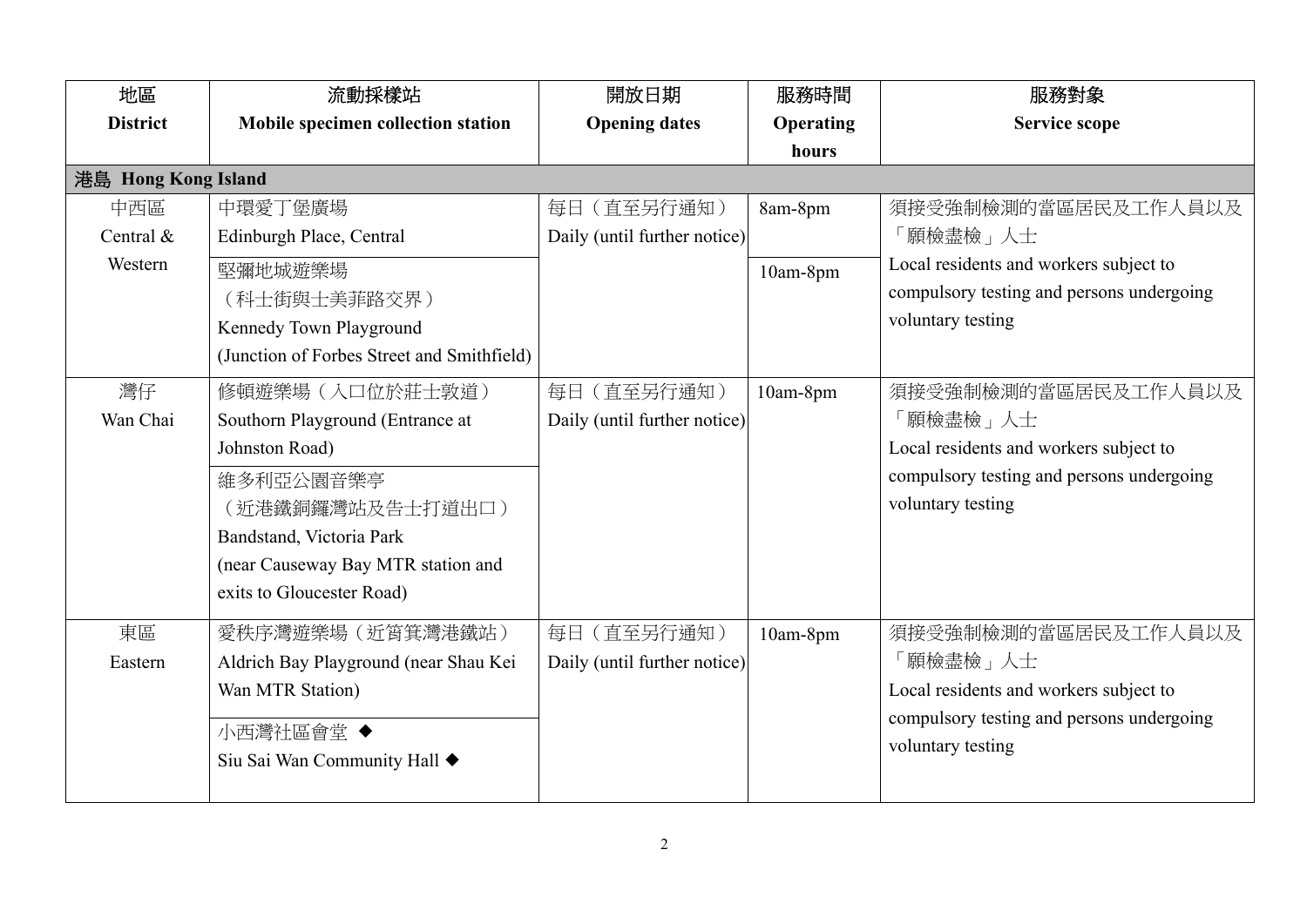| 南區           | 香港仔體育館 ◆                               | 每日 (直至另行通知)                  | 10am-8pm | 須接受強制檢測的當區居民及工作人員以及                       |
|--------------|----------------------------------------|------------------------------|----------|-------------------------------------------|
| Southern     | Aberdeen Sports Centre ◆               | Daily (until further notice) |          | 「願檢盡檢」人士                                  |
|              |                                        |                              |          | Local residents and workers subject to    |
|              |                                        |                              |          | compulsory testing and persons undergoing |
|              |                                        |                              |          | voluntary testing                         |
| 九龍 Kowloon   |                                        |                              |          |                                           |
| 黃大仙          | 黃大仙廣場                                  | (直至另行通知)<br>每日               | 8am-8pm  | 須接受強制檢測的當區居民及工作人員以及                       |
| Wong Tai Sin | Wong Tai Sin Square                    | Daily (until further notice) |          | 「願檢盡檢」人士                                  |
|              | 睦鄰街遊樂場                                 |                              | 10am-8pm | Local residents and workers subject to    |
|              | Muk Lun Street Playground              |                              |          | compulsory testing and persons undergoing |
|              |                                        |                              |          | voluntary testing                         |
|              | 慈樂邨樂歡樓底層二樓                             |                              |          |                                           |
|              | 慈雲山社區會堂◆                               |                              |          |                                           |
|              | Tsz Wan Shan Community Hall            |                              |          |                                           |
|              | LG2/F, Lok Foon House, Tsz Lok Estate◆ |                              |          |                                           |
|              | 彩雲(二)邨明麗樓對出有蓋籃球場                       |                              |          |                                           |
|              |                                        |                              |          |                                           |
|              | Covered basketball court outside Ming  |                              |          |                                           |
|              | Lai House, Choi Wan (II) Estate ◆      |                              |          |                                           |
| 九龍城          | 紅磡大環山公園                                | 每日 (直至另行通知)                  | 10am-8pm | 須接受強制檢測的當區居民及工作人員以及                       |
| Kowloon City | Tai Wan Shan Park, Hung Hom            | Daily (until further notice) |          | 「願檢盡檢」人士                                  |
|              | 亞皆老街遊樂場                                |                              |          | Local residents and workers subject to    |
|              | Argyle Street Playground               |                              |          | compulsory testing and persons undergoing |
|              |                                        |                              |          |                                           |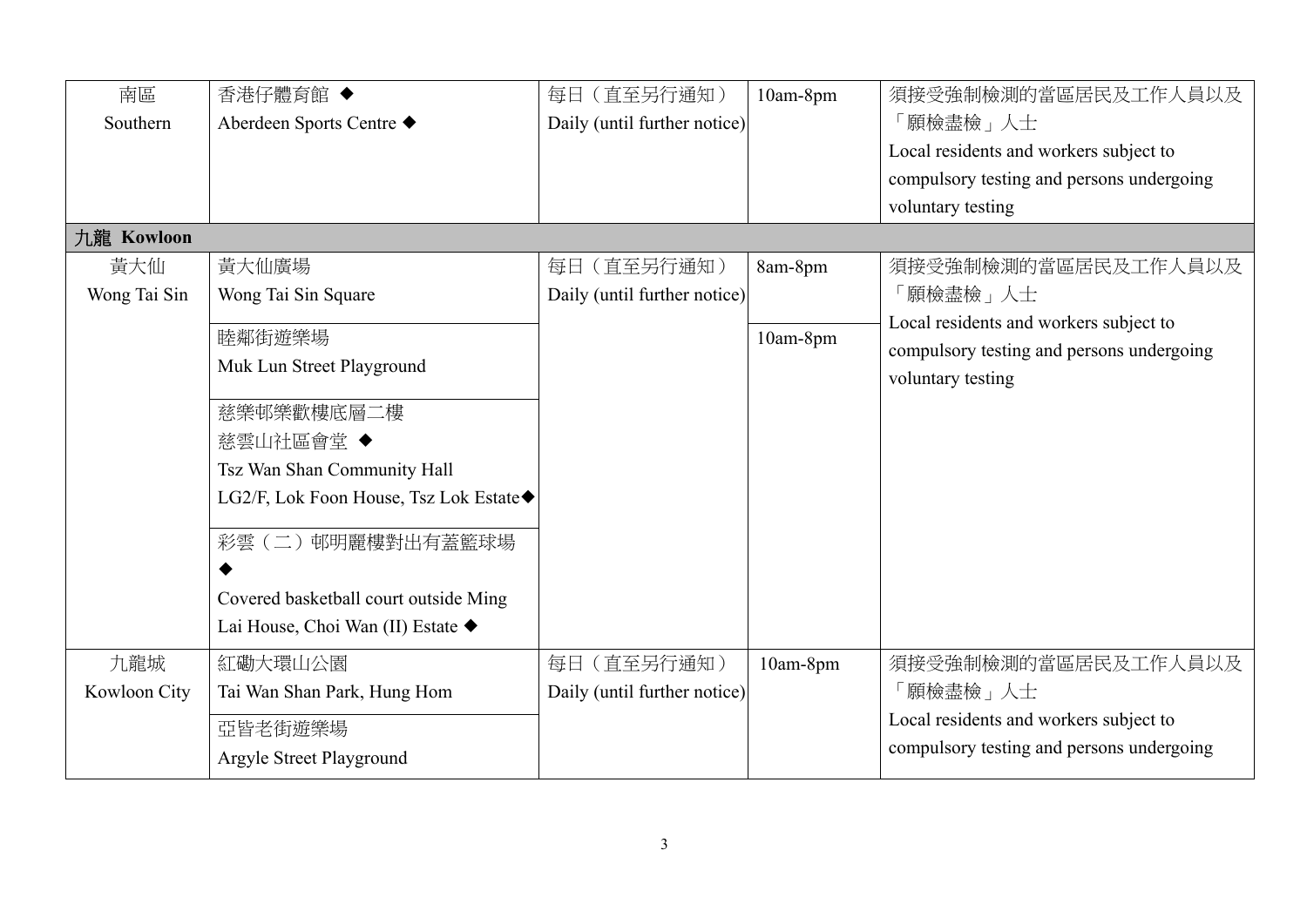|              | 何文田公園<br>Ho Man Tin Park<br>啟德車站廣場露天廣場<br>(近港鐵啟德站 B 出口)<br>Open Plaza of Kai Tak Station Square<br>(near Exit B of Kai Tak MTR Station) |                              |          | voluntary testing                                                                   |
|--------------|-----------------------------------------------------------------------------------------------------------------------------------------|------------------------------|----------|-------------------------------------------------------------------------------------|
| 觀塘           | 坪石邨黃石樓旁籃球場                                                                                                                              | 每日 (直至另行通知)                  | 10am-8pm | 須接受強制檢測的當區居民及工作人員以及                                                                 |
| Kwun Tong    | Basketball courts next to Wong Shek                                                                                                     | Daily (until further notice) |          | 願檢盡檢」人士                                                                             |
|              | House, Ping Shek Estate                                                                                                                 |                              |          | Local residents and workers subject to<br>compulsory testing and persons undergoing |
|              | 翠屏道6號觀塘遊樂場                                                                                                                              |                              |          | voluntary testing                                                                   |
|              | Kwun Tong Recreation Ground, 6 Tsui                                                                                                     |                              |          |                                                                                     |
|              | Ping Road                                                                                                                               |                              |          |                                                                                     |
|              | 觀塘秀明道公園                                                                                                                                 |                              |          |                                                                                     |
|              | Sau Ming Road Park, Kwun Tong                                                                                                           |                              |          |                                                                                     |
|              | 藍田配水庫遊樂場                                                                                                                                |                              |          |                                                                                     |
|              | Lam Tin Service Reservoir Playground                                                                                                    |                              |          |                                                                                     |
| 深水埗          | 深水埗楓樹街遊樂場                                                                                                                               | 每日 (直至另行通知)                  | 8am-8pm  | 須接受強制檢測的當區居民及工作人員以及                                                                 |
| Sham Shui Po | (長沙灣道及楓樹街交界)                                                                                                                            | Daily (until further notice) |          | 願檢盡檢」人士                                                                             |
|              | Maple Street Playground, Sham Shui Po                                                                                                   |                              |          | Local residents and workers subject to                                              |
|              | (Junction of Cheung Sha Wan Road and                                                                                                    |                              |          | compulsory testing and persons undergoing                                           |
|              | Maple Street)                                                                                                                           |                              |          | voluntary testing                                                                   |
|              |                                                                                                                                         |                              |          |                                                                                     |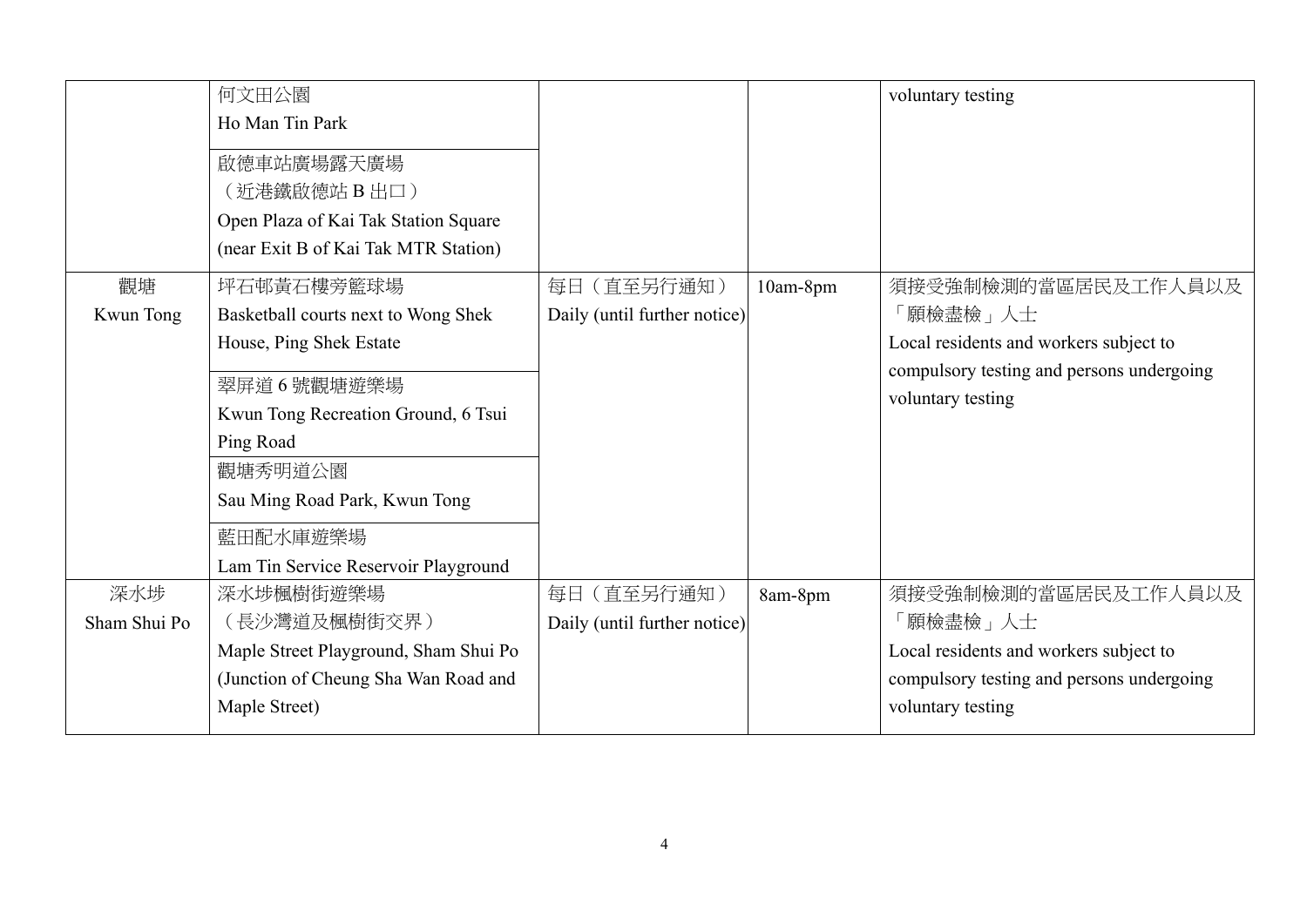|                      | 深水埗富昌邨籃球場<br>(近港鐵南昌站)<br>Basketball court of Fu Cheong Estate,<br>Sham Shui Po (near Nam Cheong MTR<br>Station)<br>麗閣社區會堂 ◆<br>(近港鐵長沙灣站 A1 出口)<br>Lai Kok Community Hall ♦ (neat Exit<br>A1 of Cheung Sha Wan MTR station)<br>保安道遊樂場<br>(保安道及長發街交界)<br>Po On Road Playground (Junction of Po<br>On Road and Cheung Fat Street)<br>荔枝角公園入口<br>(近港鐵美孚站 D 出口)<br>Lai Chi Kok Park Entrance (near Exit D<br>of Mei Foo MTR Station) |                                                                                | 10am-8pm |                                                                                                                        |
|----------------------|---------------------------------------------------------------------------------------------------------------------------------------------------------------------------------------------------------------------------------------------------------------------------------------------------------------------------------------------------------------------------------------------------------------------------------|--------------------------------------------------------------------------------|----------|------------------------------------------------------------------------------------------------------------------------|
| 油尖旺<br>Yau Tsim Mong | 大角咀體育館 ◆<br>Tai Kok Tsui Sports Centre ◆<br>旺角麥花臣遊樂場<br>MacPherson Playground, Mong Kok                                                                                                                                                                                                                                                                                                                                         | 直至 18-5-2022<br>until 18-5-2022<br>每日 (直至另行通知)<br>Daily (until further notice) | 10am-8pm | 須接受強制檢測的當區居民及工作人員以及<br>「願檢盡檢」人士<br>Local residents and workers subject to<br>compulsory testing and persons undergoing |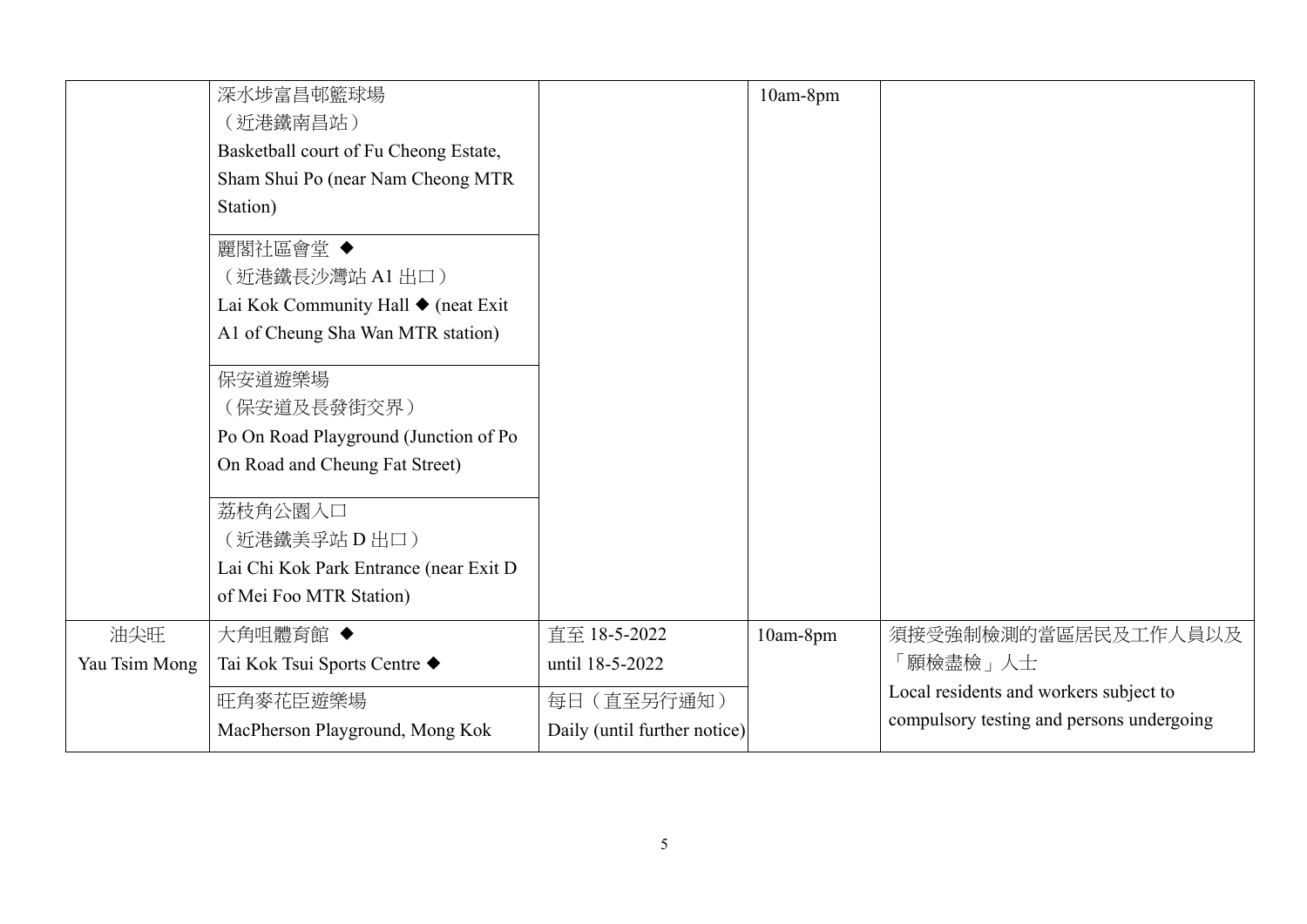|                    | 油麻地鴉打街臨時遊樂場                             |                              |          | voluntary testing                         |
|--------------------|-----------------------------------------|------------------------------|----------|-------------------------------------------|
|                    | Arthur Street Temporary Playground, Yau |                              |          |                                           |
|                    | Ma Tei                                  |                              |          |                                           |
|                    | 九龍公園小型足球場                               |                              |          |                                           |
|                    | (近港鐵佐敦站 C 出口)                           |                              |          |                                           |
|                    | Mini-Soccer Pitch, Kowloon Park         |                              |          |                                           |
|                    | (near Exit C of Jordan MTR Station)     |                              |          |                                           |
| 新界 New Territories |                                         |                              |          |                                           |
| 西貢                 | 唐明街公園 (近港鐵將軍澳站)                         | 每日 (直至另行通知)                  | 10am-8pm | 須接受強制檢測的當區居民及工作人員以及                       |
| Sai Kung           | Tong Ming Street Park                   | Daily (until further notice) |          | 「願檢盡檢」人士                                  |
|                    | (near Tseung Kwan O MTR station)        |                              |          | Local residents and workers subject to    |
|                    | 寶康公園七人硬地足球場                             |                              |          | compulsory testing and persons undergoing |
|                    | (近港鐵寶琳站)                                |                              |          | voluntary testing                         |
|                    | 7-a-side Hard-surfaced Soccer Pitch, Po |                              |          |                                           |
|                    | Hong Park (near Po Lam MTR station)     |                              |          |                                           |
|                    | 西貢市中心惠民路遊樂場                             |                              |          |                                           |
|                    | Wai Man Road Playground, Sai Kung       |                              |          |                                           |
|                    | <b>Town Centre</b>                      |                              |          |                                           |
| 荃灣                 | 荃灣公園 4號網球場旁空地                           | 每日 (直至另行通知)                  | 8am-8pm  | 須接受強制檢測的當區居民及工作人員以及                       |
| Tsuen Wan          | Open space next to Tennis Court no.4 at | Daily (until further notice) |          | 「願檢盡檢」人士                                  |
|                    | Tsuen Wan Park                          |                              |          | Local residents and workers subject to    |
|                    | 沙咀道遊樂場                                  |                              |          | compulsory testing and persons undergoing |
|                    | Sha Tsui Road Playground                |                              |          | voluntary testing                         |
|                    |                                         |                              |          |                                           |
|                    |                                         |                              |          |                                           |
|                    |                                         |                              |          |                                           |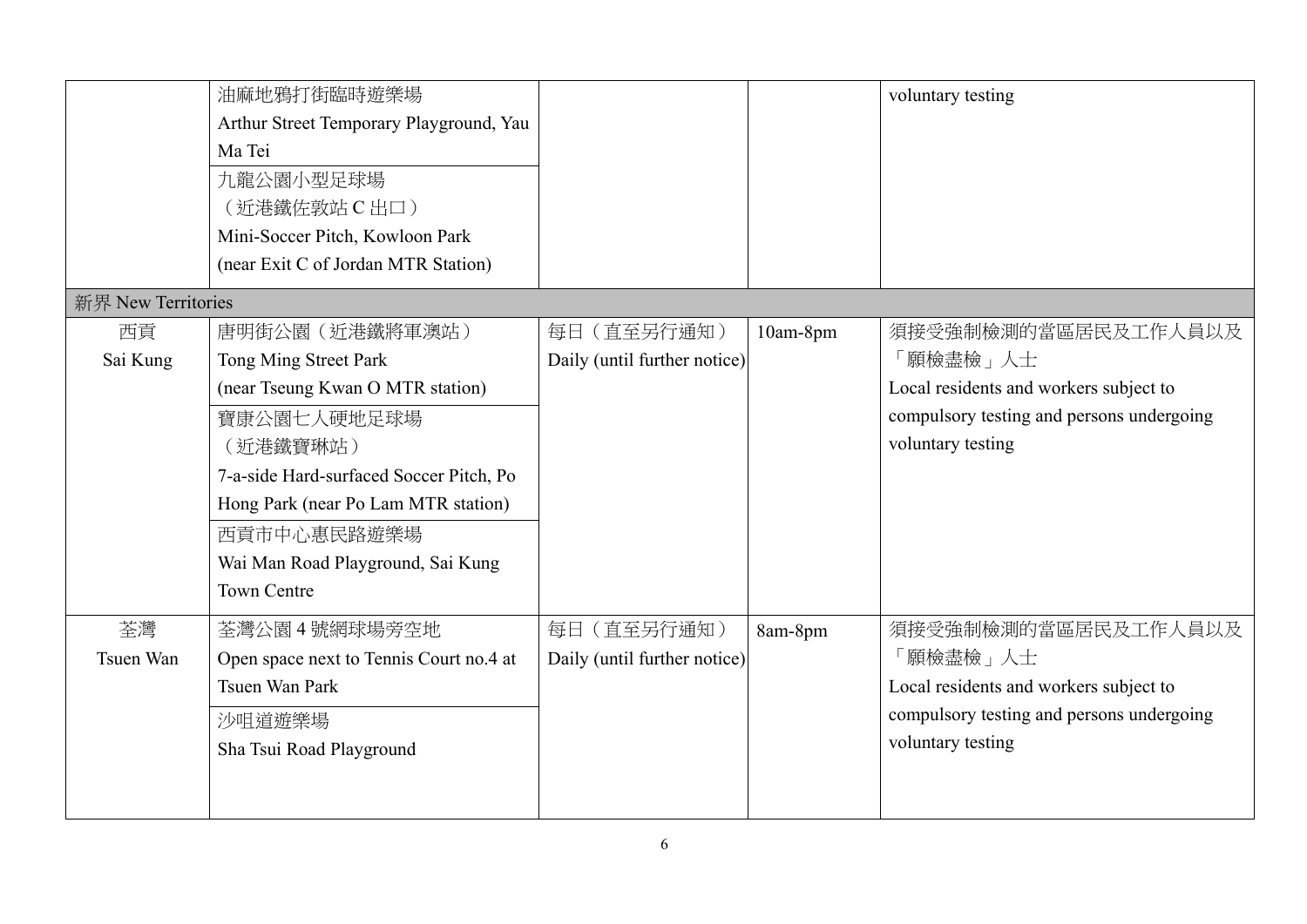|            | 梨木樹邨松樹樓對出空地                          | 18-5-2022                    | 10am-8pm   | 須接受強制檢測的梨木樹邨居民及工作人員                          |
|------------|--------------------------------------|------------------------------|------------|----------------------------------------------|
|            | Open area outside Chung Shue House,  | 19-5-2022                    |            | Residents and workers of Lei Muk Shue Estate |
|            | Lei Muk Shue Estate                  |                              | 10am-6pm   | subject to compulsory testing                |
|            | 深井碧堤半島 2 期 L9 平台                     | 18-5-2022                    | 12noon-8pm | 須接受強制檢測的碧堤半島居民及工作人員                          |
|            | 意式觀景廣場                               |                              |            | Residents and workers of Bellagio subject to |
|            | Italian Viewing Plaza, L9, Phase 2,  | 19-5-2022                    | 10am-8pm   | compulsory testing                           |
|            | Bellagio, Sham Tseng                 |                              |            |                                              |
| 葵青         | 大窩口社區中心◆                             | 每日 (直至另行通知)                  | 8am-8pm    | 須接受強制檢測的當區居民及工作人員以及                          |
| Kwai Tsing | Tai Wo Hau Estate Community Centre ◆ | Daily (until further notice) |            | 「願檢盡檢」人士                                     |
|            |                                      |                              |            | Local residents and workers subject to       |
|            | 石排街公園                                |                              | 10am-8pm   | compulsory testing and persons undergoing    |
|            | <b>Shek Pai Street Park</b>          |                              |            | voluntary testing                            |
|            | 葵涌新區公園 (近港鐵葵興站)                      |                              |            |                                              |
|            | Kwai Chung San Kui Park              |                              |            |                                              |
|            | (near Kwai Hing MTR station)         |                              |            |                                              |
|            | 葵涌運動場硬地足球場                           |                              |            |                                              |
|            | (近港鐵葵芳站)                             |                              |            |                                              |
|            | Hard-surfaced Soccer Pitch of Kwai   |                              |            |                                              |
|            | Chung Sports Ground (near Kwai Fong  |                              |            |                                              |
|            | MTR station)                         |                              |            |                                              |
|            | 青衣游泳池外空地                             |                              |            |                                              |
|            | Open area outside Tsing Yi Swimming  |                              |            |                                              |
|            | Pool                                 |                              |            |                                              |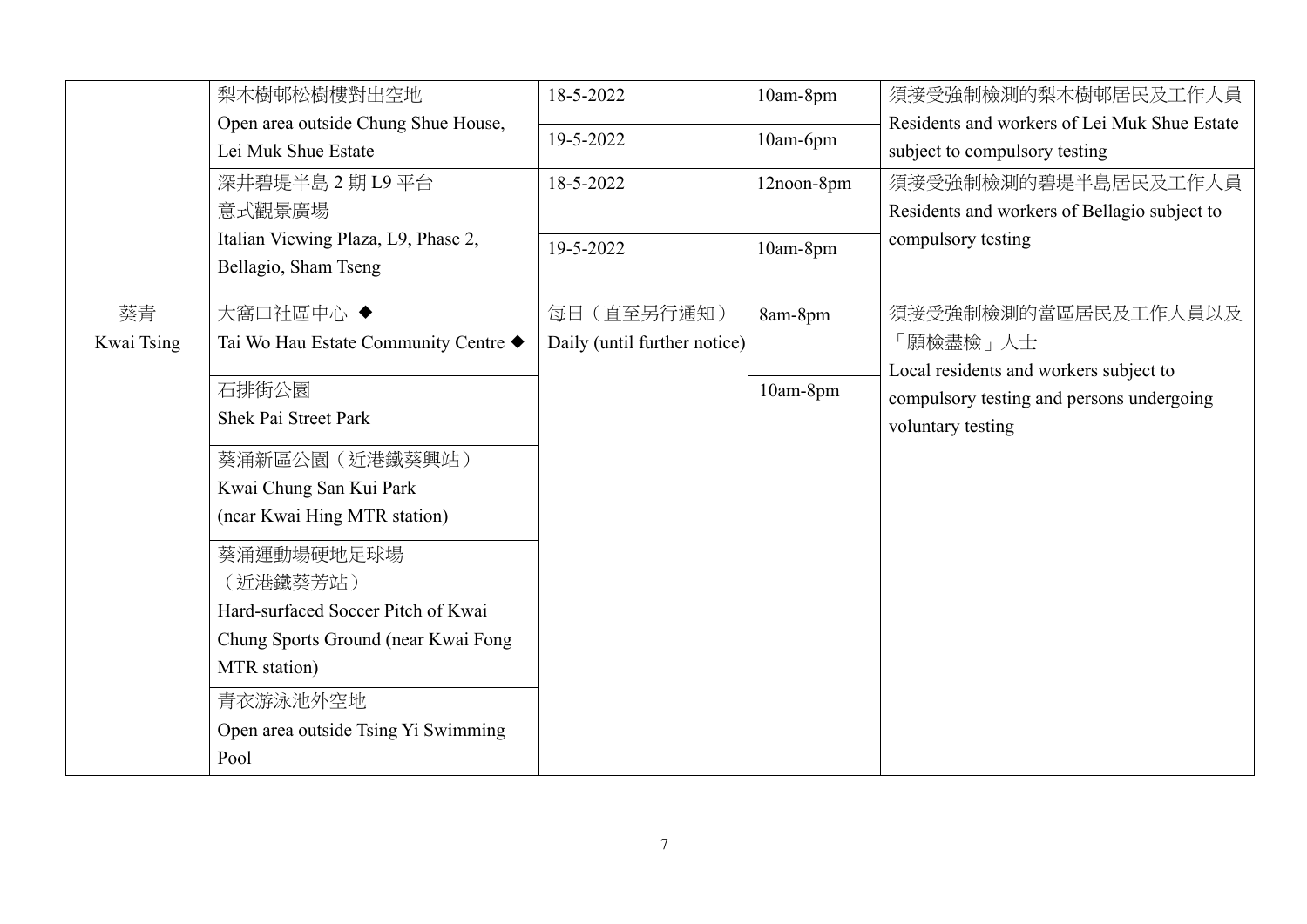| 長發社區中心 ◆                                |                         |                        |                                                 |
|-----------------------------------------|-------------------------|------------------------|-------------------------------------------------|
| Cheung Fat Estate Community Centre ◆    |                         |                        |                                                 |
| 葵涌安蔭邨耀蔭樓旁排球場                            | 18-5-2022               | 10am-8pm               | 須接受強制檢測的安蔭邨居民及工作人員                              |
| Volleyball court next to Yiu Yam House, | 19-5-2022               |                        | Residents and workers of On Yam Estate          |
| On Yam Estate, Kwai Chung               |                         | 10am-6pm               | subject to compulsory testing                   |
| 長康邨康貴樓對出平台                              | 18-5-2022               | 10am-6pm               | 須接受強制檢測的長康邨居民及工作人員                              |
| Podium outside Hong Kwai House,         |                         |                        | Residents and workers of Cheung Hong Estate     |
| Cheung Hong Estate                      |                         |                        | subject to compulsory testing                   |
| 長青邨青梅樓對出空地                              | 18-5-2022               | 10am-6pm               | 須接受強制檢測的長青邨居民及工作人員                              |
| Open area outside Ching Mui House,      |                         |                        | Residents and workers of Cheung Ching Estate    |
| Cheung Ching Estate                     |                         |                        | subject to compulsory testing                   |
| 長亨邨亨業樓對出空地                              | 18-5-2022               | 10am-6pm               | 須接受強制檢測的長亨邨居民及工作人員                              |
| Open area outside Hang Yip House,       |                         |                        | Residents and workers of Cheung Ching Estate    |
| Cheung Hang Estate                      |                         |                        | subject to compulsory testing                   |
| 葵涌油麻磡路 (近油麻磡花園)                         | 逢星期一至六                  | $\blacksquare$ 8:30am- | 須接受強制檢測的人士                                      |
| Yau Ma Hom Road, Kwai Chung (near       | (直至另行通知)                | 9:30am                 | (包括特定的凍房工作人員)                                   |
| Yau Ma Hom Garden)                      | Every Monday to         |                        | Persons subject to compulsory testing           |
| 葵青貨櫃碼頭 (和黃物流中心對出)                       | Saturday (until further | 10am-12:45pm           | (including designated cold store practitioners) |
| Kwai Tsing Container Terminals (outside | notice)                 |                        |                                                 |
| Hutchison Logistics Centre)             | ■逢星期一、三及五               |                        |                                                 |
| 葵涌大連排道近中電變電站                            | Every Monday,           | $\blacksquare$ 2:15pm- |                                                 |
| Tai Lin Pai Road near CLP Substation,   | Wednesday and Friday    | $4:45$ pm              |                                                 |
| Kwai Chung                              | ★逢星期二及四                 | $\star$ 5:30pm-7pm     |                                                 |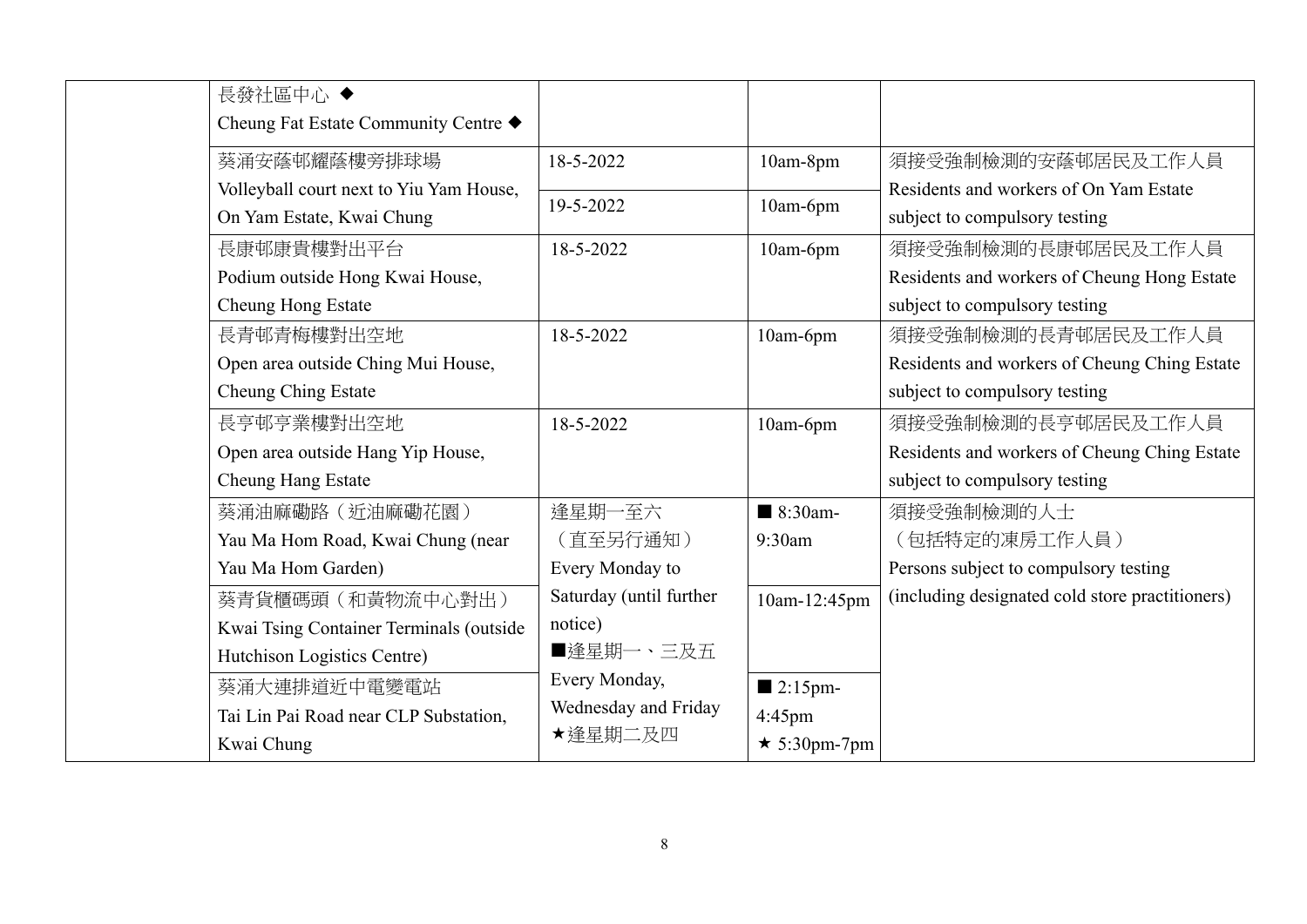|         | 葵涌葵樂街近葵喜街                               | Every Tuesday and               | $* 2:30$ pm-           |                                                  |
|---------|-----------------------------------------|---------------------------------|------------------------|--------------------------------------------------|
|         | Kwai Lok Street near Kwai Hei Street,   | Thursday                        | 5pm                    |                                                  |
|         | Kwai Chung                              | *逢星期二、四及六                       |                        |                                                  |
|         | 葵涌近永基路35號                               | Every Tuesday, Thursday         | $\blacksquare$ 5:15pm- |                                                  |
|         | Near 35 Wing Kei Road, Kwai Chung       | and Saturday                    | 7pm                    |                                                  |
| 沙田      | 火炭禾寮坑路近禾寮坑遊樂場                           | 逢星期一至六                          | $10am-7pm$             | 須接受強制檢測的人士(包括特定的凍房工                              |
| Sha Tin | Wo Liu Hang Road near Wo Liu Hang       | (直至另行通知)                        |                        | 作人員)以及「願檢盡檢」人士 Persons                           |
|         | Playground, Fo Tan                      | <b>Every Monday to Saturday</b> |                        | subject to compulsory testing (including         |
|         |                                         | (until further notice)          |                        | designated cold store practitioners) and persons |
|         |                                         |                                 |                        | undergoing voluntary testing                     |
|         | 烏溪沙站公共運輸交匯處 ◆                           | 每日 (直至另行通知)                     | 10am-8pm               | 須接受強制檢測的當區居民及工作人員以及                              |
|         | Wu Kai Sha Station Public Transport     | Daily (until further notice)    |                        | 「願檢盡檢」人士                                         |
|         | Interchange ◆                           |                                 |                        | Local residents and workers subject to           |
|         | 馬鞍山遊樂場硬地足球場                             |                                 |                        | compulsory testing and persons undergoing        |
|         | Hard-surfaced Soccer Pitch, Ma On Shan  |                                 |                        | voluntary testing                                |
|         | <b>Recreation Ground</b>                |                                 |                        |                                                  |
|         | 沙田大會堂廣場 (近新城市廣場)                        |                                 |                        |                                                  |
|         | Plaza, Sha Tin Town Hall (near New Town |                                 |                        |                                                  |
|         | Plaza)                                  |                                 |                        |                                                  |
|         | 大圍美林體育館 ◆                               |                                 |                        |                                                  |
|         | Mei Lam Sports Centre, Tai Wai ◆        |                                 |                        |                                                  |
|         | 車公廟體育館 ◆                                |                                 |                        |                                                  |
|         | Che Kung Temple Sports Centre ◆         |                                 |                        |                                                  |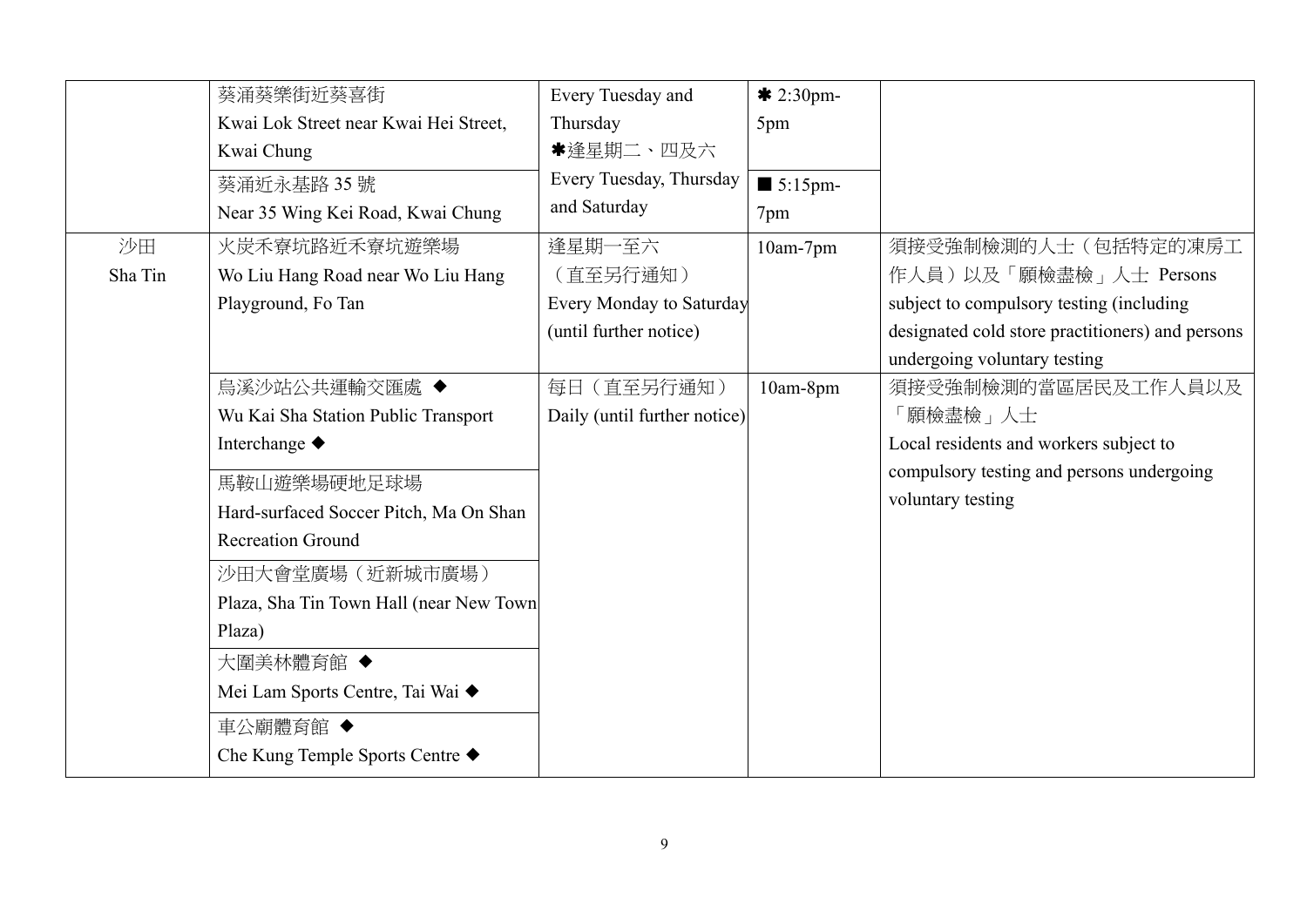|                | 沙田圍遊樂場<br>Sha Tin Wai Playground<br>牛皮沙街遊樂場 (近港鐵第一城站)<br>Ngau Pei Sha Street Playground<br>(near City One MTR station) |                              |                     |                                            |
|----------------|------------------------------------------------------------------------------------------------------------------------|------------------------------|---------------------|--------------------------------------------|
| 大埔             | 鄉事會街2號大埔社區中心籃球場◆                                                                                                       | 每日 (直至另行通知)                  | 8am-8pm             | 須接受強制檢測的當區居民及工作人員以及                        |
| Tai Po         | Basketball Court, Tai Po Community                                                                                     | Daily (until further notice) |                     | 「願檢盡檢」人士                                   |
|                | Centre, 2 Heung Sze Wui Street ◆                                                                                       |                              |                     | Local residents and workers subject to     |
|                | 汀太路 13號大埔體育館◆                                                                                                          |                              | 10am-8pm            | compulsory testing and persons undergoing  |
|                | Tai Po Sports Centre, 13 Ting Tai Road ◆                                                                               |                              |                     | voluntary testing                          |
| 北區             | 粉嶺聯和墟遊樂場                                                                                                               | 每日 (直至另行通知)                  | 10am-8pm            | 須接受強制檢測的當區居民及工作人員以及                        |
| North District | Luen Wo Hui Playground, Fanling                                                                                        | Daily (until further notice) |                     | 「願檢盡檢」人士                                   |
|                | 上水保榮路體育館 ◆                                                                                                             |                              |                     | Local residents and workers subject to     |
|                | Po Wing Road Sports Centre, Sheung                                                                                     |                              |                     | compulsory testing and persons undergoing  |
|                | Shui $\triangle$                                                                                                       |                              |                     | voluntary testing                          |
|                |                                                                                                                        |                              |                     |                                            |
|                | 上水單車匯合中心                                                                                                               | 每日 (直至另行通知)                  | 7am-12noon;         | 須接受強制檢測的人士(包括上水屠房從業                        |
|                | Sheung Shui Cycling Entry/Exit Hub                                                                                     | Daily (until further notice) | $1pm-8pm$           | 員) Persons subject to compulsory testing   |
|                |                                                                                                                        |                              |                     | (including practitioners working at Sheung |
|                |                                                                                                                        |                              |                     | Shui Slaughterhouse)                       |
|                | 上水近嘉富坊 6 號                                                                                                             | 逢星期一、三及五 (直                  | 8:30am-             | 須接受強制檢測的人士                                 |
|                | Near 6 Ka Fu Close, Sheung Shui                                                                                        | 至另行通知)                       | 12:30 <sub>pm</sub> | (包括特定的凍房工作人員)                              |
|                |                                                                                                                        | Every Monday,                |                     | Persons subject to compulsory testing      |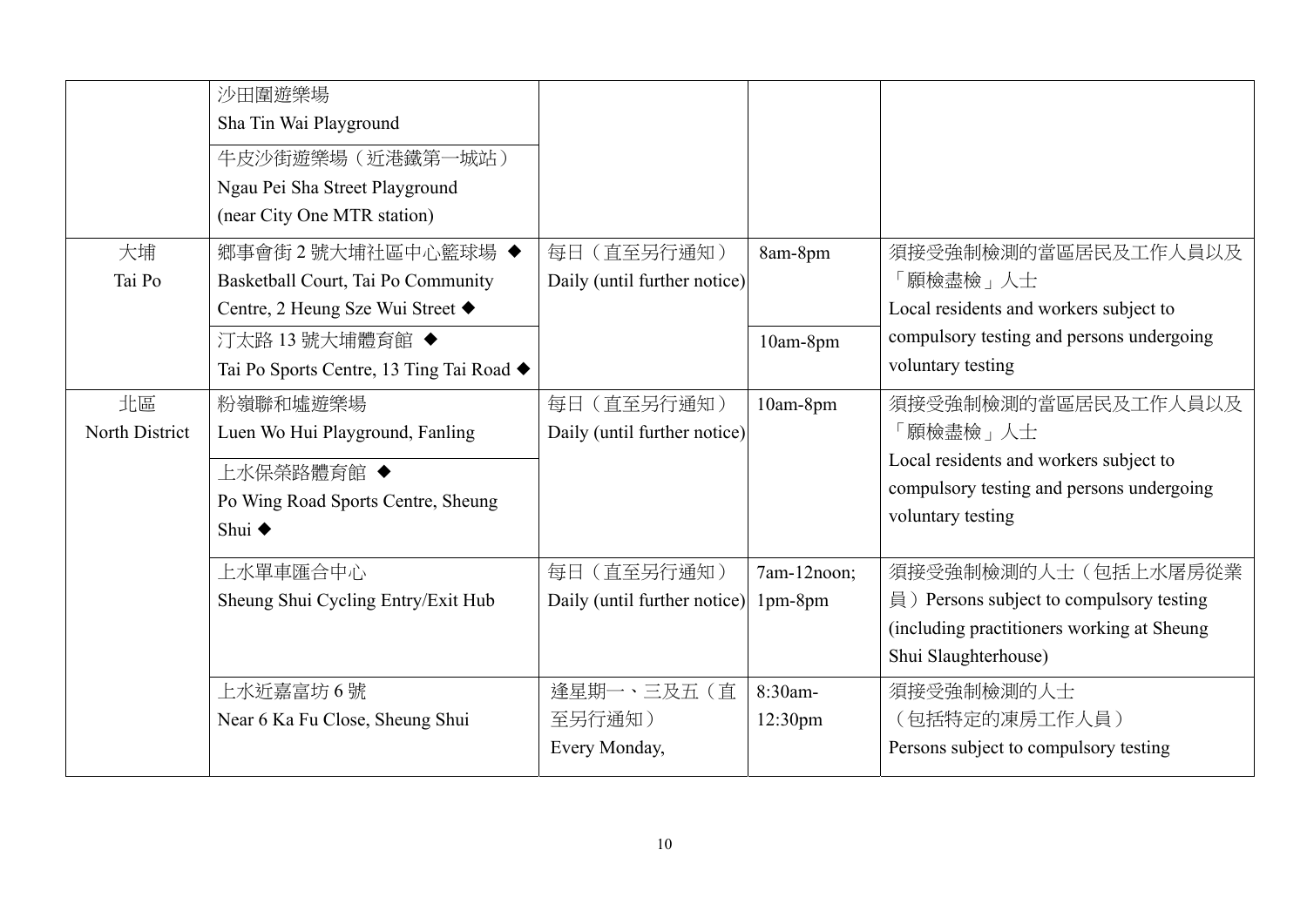|                 | 粉嶺近樂業路9號                                                                                          | Wednesday and Friday                                                                    | 4:45pm-7pm    | (including designated cold store practitioners)                                                                                             |
|-----------------|---------------------------------------------------------------------------------------------------|-----------------------------------------------------------------------------------------|---------------|---------------------------------------------------------------------------------------------------------------------------------------------|
|                 | Near 9 Lok Yip Road, Fanling                                                                      | (until further notice)                                                                  |               |                                                                                                                                             |
| 元朗<br>Yuen Long | 元朗安興遊樂場<br>On Hing Playground, Yuen Long<br>天水圍天晴社區會堂 ◆<br>Tin Ching Community Hall, Tin Shui Wai | 每日 (直至另行通知)<br>Daily (until further notice)                                             | 8am-8pm       | 須接受強制檢測的當區居民及工作人員以及<br>「願檢盡檢」人士<br>Local residents and workers subject to<br>compulsory testing and persons undergoing<br>voluntary testing |
|                 | 天水圍天瑞體育館 ◆<br>Tin Shui Sports Centre, Tin Shui Wai ◆                                              |                                                                                         |               |                                                                                                                                             |
|                 | 天水圍天柏路公園<br>Tin Pak Road Park, Tin Shui Wai                                                       |                                                                                         | 10am-8pm      |                                                                                                                                             |
|                 | 元朗擊壤路五人足球場<br>Kik Yeung Road 5-a-side Football Pitch,<br>Yuen Long                                |                                                                                         |               |                                                                                                                                             |
|                 | 元朗近福喜街 67號<br>Near 67 Fuk Hi Street, Yuen Long                                                    | 逢星期一、三及五(直<br>至另行通知)<br>Every Monday,<br>Wednesday and Friday<br>(until further notice) | $2:30$ pm-4pm | 須接受強制檢測的人士<br>(包括特定的凍房工作人員)<br>Persons subject to compulsory testing<br>(including designated cold store practitioners)                     |
| 屯門<br>Tuen Mun  | 安定/友愛社區中心地下有蓋操場 ◆<br>Covered Playground, G/F,<br>On Ting/Yau Oi Community Centre ◆                | 每日 (直至另行通知)<br>Daily (until further notice)                                             | 8am-8pm       | 須接受強制檢測的當區居民及工作人員以及<br>「願檢盡檢」人士<br>Local residents and workers subject to                                                                   |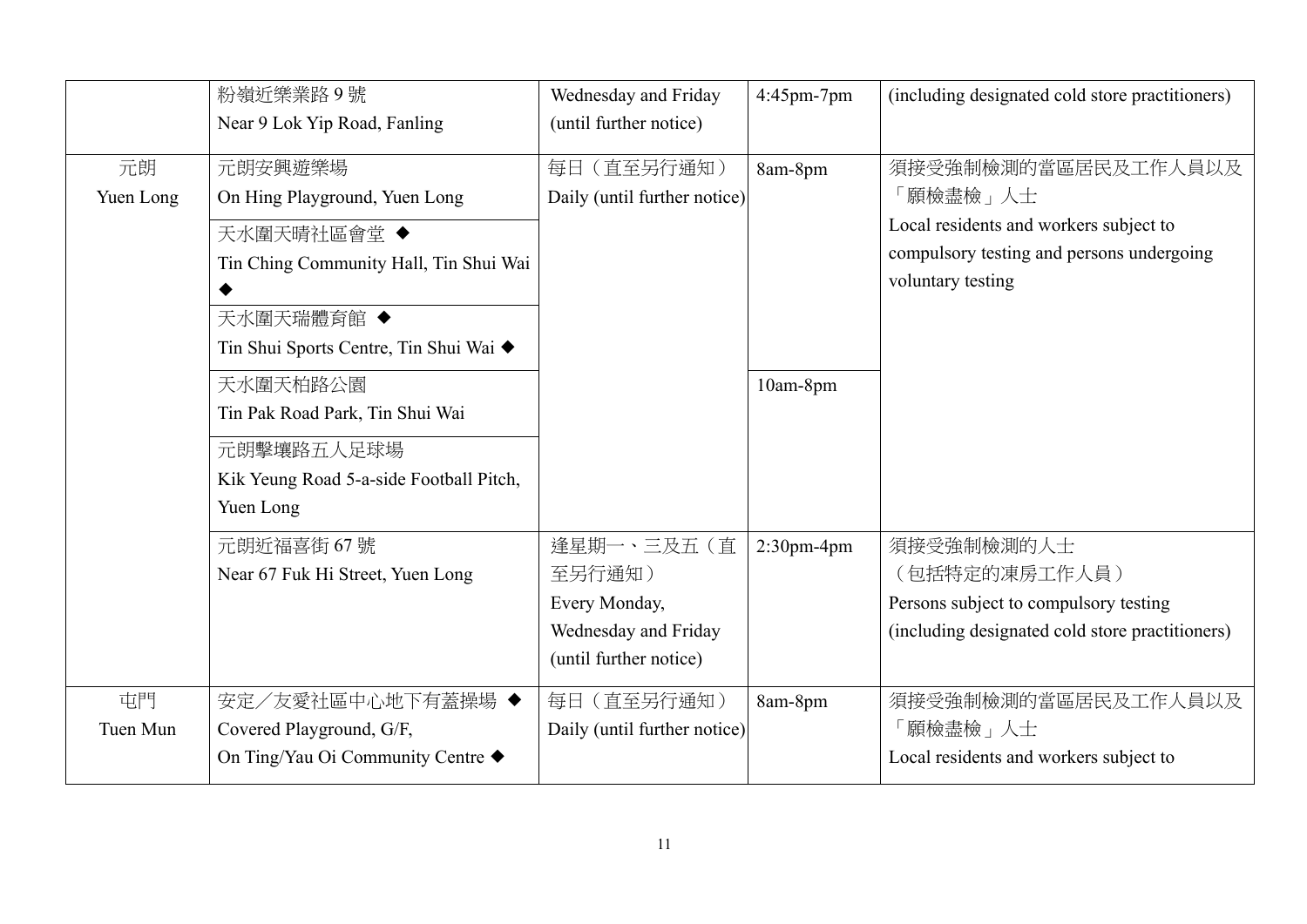|               | 青田遊樂場<br><b>Tsing Tin Playground</b>                                                                                                                                                   |                                             |          | compulsory testing and persons undergoing<br>voluntary testing                                                                              |
|---------------|----------------------------------------------------------------------------------------------------------------------------------------------------------------------------------------|---------------------------------------------|----------|---------------------------------------------------------------------------------------------------------------------------------------------|
|               | 新和里遊樂場(近屯門公路紅橋巴士<br>站)<br>San Wo Lane Playground (near Hung Kiu<br>bus stop on Tuen Mun Road)<br>大興社區會堂◆<br>Tai Hing Community Hall ♦<br>蝴蝶灣社區中心 ◆<br>Butterfly Bay Community Centre ♦ |                                             | 10am-8pm |                                                                                                                                             |
| 離島<br>Islands | 東涌北公園七人硬地足球場<br>7-a-side Hard-surfaced Soccer Pitch,<br>Tung Chung North Park<br>東涌道足球場 (近逸東邨及滿東邨)<br>Tung Chung Road Soccer Pitch (near Yat<br>Tung Estate and Mun Tung Estate)       | 每日 (直至另行通知)<br>Daily (until further notice) | 10am-8pm | 須接受強制檢測的當區居民及工作人員以及<br>「願檢盡檢」人士<br>Local residents and workers subject to<br>compulsory testing and persons undergoing<br>voluntary testing |